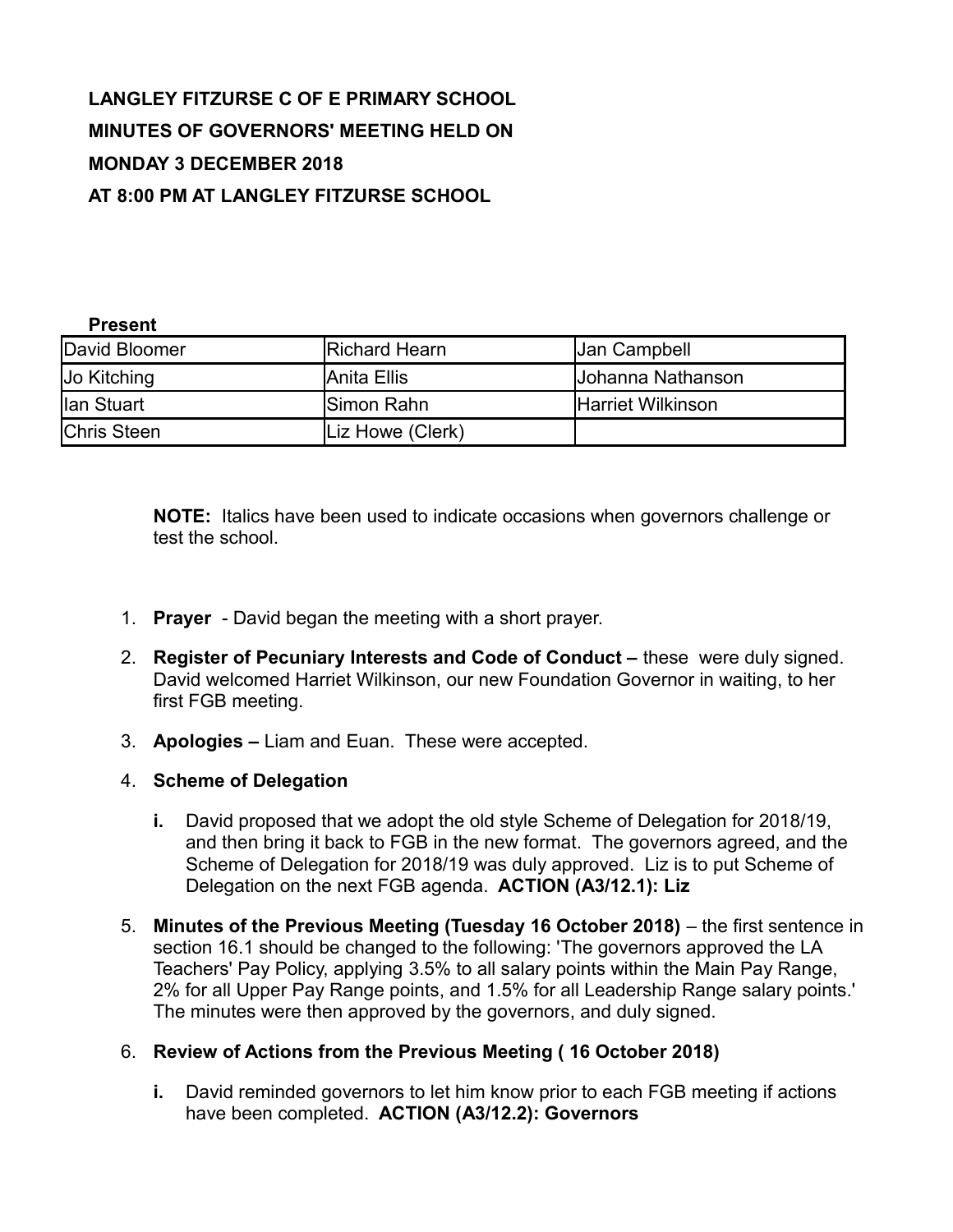| A21/9.8                           | Ongoing – Euan to meet Maureen Lloyd from Transport for the<br>Disabled once the Bird's Marsh development is completed                                                                                                                                                                         |
|-----------------------------------|------------------------------------------------------------------------------------------------------------------------------------------------------------------------------------------------------------------------------------------------------------------------------------------------|
| A22/3.11                          | Remove                                                                                                                                                                                                                                                                                         |
| A24/5.7                           | Ongoing – Chris to interview school staff over the course of a year to<br>see how they are using their Safeguarding training                                                                                                                                                                   |
| A25/6.2                           | Completed                                                                                                                                                                                                                                                                                      |
| A25/6.7                           | Completed                                                                                                                                                                                                                                                                                      |
| A16/10.1                          | Covered by A3/12.1                                                                                                                                                                                                                                                                             |
| $A16/10.2 - A16/10.6$             | Completed                                                                                                                                                                                                                                                                                      |
| A16/10.7                          | Completed – Richard has met Maurice Dixson and Lindi Reynolds re<br>the Parish Council Car Parking project. Estimated cost is £26,000<br>and they would like us to make a contribution through fund raising<br>and/or grants. Chris volunteered to be the point of contact for this<br>project |
| A16/10.8                          | Ongoing – Liz to get school leaflets to construction companies and<br>estate agends                                                                                                                                                                                                            |
| A16/10.9                          | Data Protection Officer for school – this action has moved to L&R                                                                                                                                                                                                                              |
| A16/10.10 - A16/10.12   Completed |                                                                                                                                                                                                                                                                                                |

- 7. **Head's Report** (a report was uploaded to the governor portal prior to the meeting)
	- **i.** Richard explained that he followed Kay Vousden's template for his Head's Report. The Governors were happy with the format of his report.
	- **ii. PPG/SPG** *David felt that we need evidence that the children who attract PPG are supported.* He acknowledged that Johanna's system for monitoring SEN is very robust, but he wondered what we can do for the children who qualify for PPG but have no obvious educational needs. Richard replied that he and James Osler have discussed this in preparation for Ofsted.
	- **iii. AG&T**  *David asked how these children can be identified and supported.* Richard replied that Quality First teaching is great for AG&T academic children, although it is more of a challenge to support pupils with artistic or sporting talents. *David asked if this is a different agenda to that encouraging Greater Depth (GD).* Richard replied that it is, as these children have talents outside the usual range.
	- **iv.** David commented that the ISD summary (shared with governors via the portal) reminds us of the importance of progress for higher achievers (in 2017/18 we were in the bottom quartile for GD for reading and writing, and one above the bottom for maths). Richard replied that although these figures are not statistically significant, we did not get this right this last year and cannot just leave this to our teachers. Anita added that we need to use the term 2 data to see where the progress is.
	- **v.** David added that intervention strategies are a major focus for S&P this year.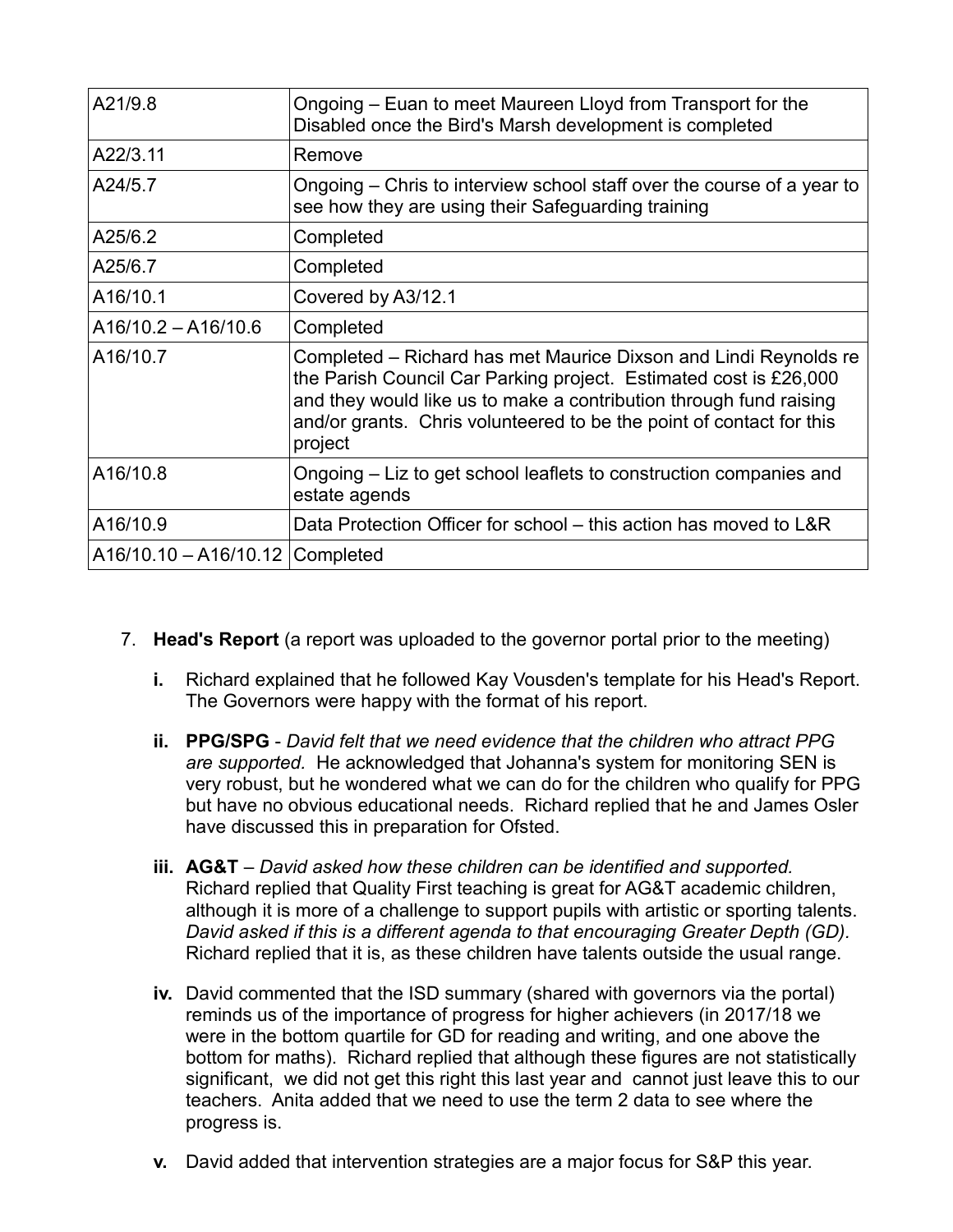- **vi.** *Jan asked if the Superstars issue has now been resolved.* Richard replied that he met with them earlier today and the situation is now largely resolved. He added that the Superstars staff have been excellent, and that the problems have been with the management. He and Lizzy are looking at whether to continue with this contract.
- **vii. Parental involvement** Richard has been really impressed with the energy and commitment of our PTA. He has invited parents to our weekly Celebration assemblies and the Langley's Got Talent competition. David felt that these were positive moves. Richard also wants to canvass parental information on the two different start times for KS1 and KS2.
- 8. **Risk Management** (a report was uploaded to the governor portal prior to the meeting)
	- **i.** David is keen to keep our Risk Register up to date following advice from the Chairs' Forum he recently attended. The Board reviewed and agreed the revised assessment.

## 9. **Sports Premium Grant (SPG) including the Playground Transformation Project**

- **i.** Simon reported that he has given the brief to four different companies. Ideas include artificial grass, a netball court with a rubberised surface and physical play structures.
- **ii.** Three companies have come back to him with costs. He was pleasantly surprised with the results, as they have all come in between £20 to £30K for a radical playground transformation. Apparently we have a great sub-base, which will reduce the costs.
- **iii.** Richard will now take these designs to School Council. **ACTION (A3/12.3): Richard**
- **iv.** Grant Davis of Wiltshire Council Accountancy & Budgetary Support has told us that we can use SPG for this project. However, Simon does not want to use all the available SPG on this project, and hopes to raise the rest of the money via grants and match funding. He hopes to start the project in the New Year.
- **v.** Simon is to find out if we need to obtain planning permission. **ACTION (A3/12.4): Simon**
- **vi.** Harriet suggested that we get Serena Porter from the Chippenham Sports Partnership involved re the netball court.
- **vii.** Jo added that it might be a good idea to ask other primary schools about what works and what does not re playground transformations.
- **viii.**David will contact John Swainston from the Diocese of Bristol about the project, as they own our buildings. **ACTION (A3/12.5): David**
- **ix.** Liz is to post the draft playground designs on Facebook. **ACTION (A3/12.6): Liz**
- 10. **School Improvement Plan (SIP)** (this was uploaded to the governor portal prior to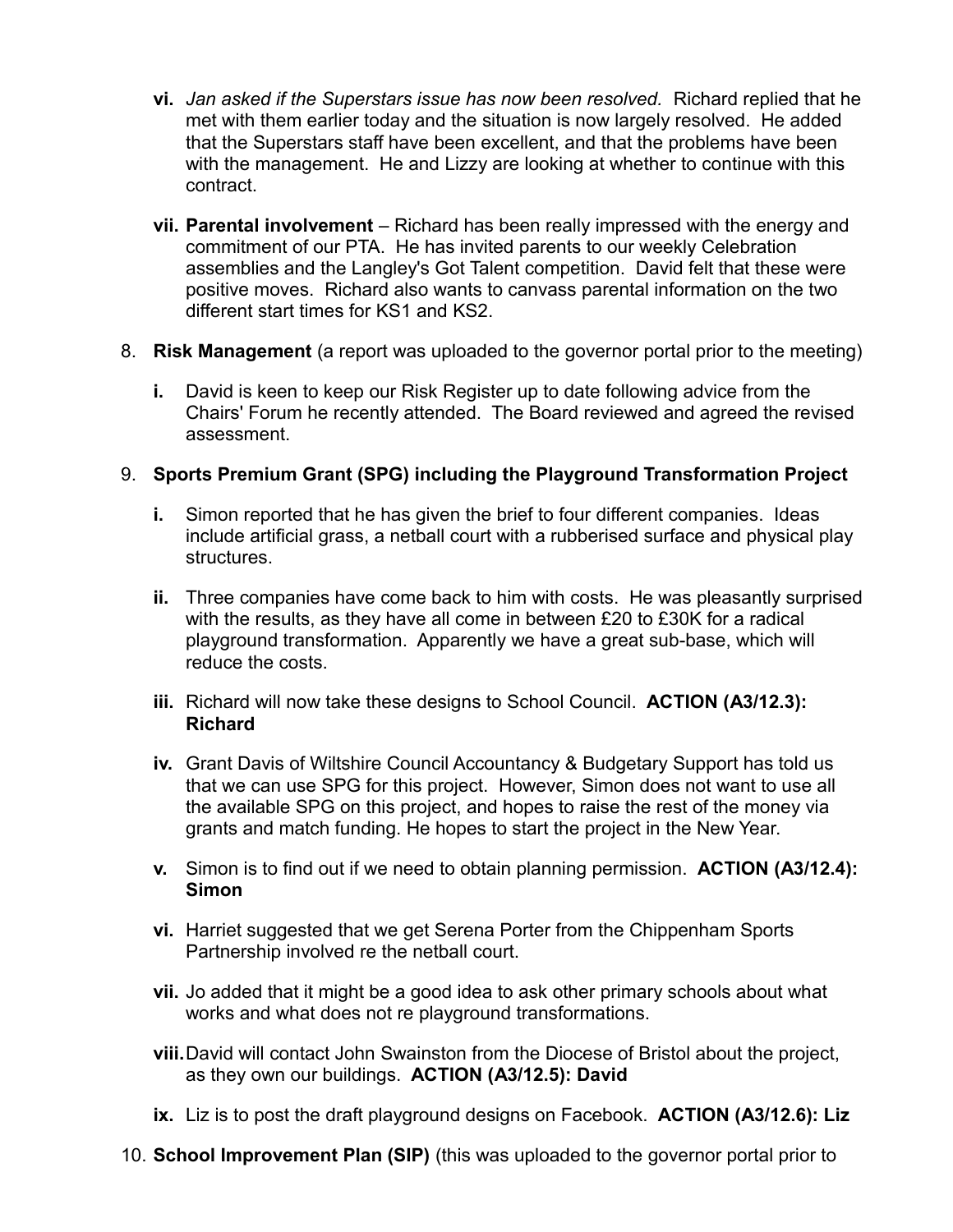the meeting)

- **i.** The SIP is in a new, slimmed down format.
- **ii.** The S&P Committee have identified the Learning & Teaching section as being very important, and are challenging and improving it.
- **iii.** Harriet and David are looking at the Christian Distinctiveness section.
- **iv.** David asked governors to report on the Governor Responsibilities section by the end of the year. Governors are to send David their Action Plans by Friday 7 December. **ACTION (A3/12.7): Governors**
- **v.** *Johanna felt that teachers need to be given some non contact time to keep on top of their subject leadership responsibilities.*
- **vi.** The governors were happy with the SIP.

## 11. **Governor Action Log**

- **i.** David reminded governors of the importance of keeping this updated.
- **ii.** Simon recently attended a course for experienced governors, led by David Marriott. It covered lots of good stuff, and he will send Liz the notes to upload to the governor portal. **ACTION (A3/12.8): Simon & Liz**
- **iii.** Jo recently completed an audit of the school website.

#### 12. **Committee Updates**

## **i. Standards & Performance Committee**

- They have identified progress to Greater Depth (GD) as a focus for the year.
- They will be looking at the term 2 data in January. Anita commented that James Osler did a good job with the term 1 data, which was well presented.
- Their next meeting will be held on Monday 21 January at 6 pm.

#### **ii. Leadership & Resources Committee**

 Ian has audited the school credit card statement and is now working on the SFVS (School Financial Value Standard).

## 13. **Marketing**

- **i.** The new school website was launched on Monday 12 November, and has attracted some positive comments.
- **ii.** Liz is to send an electronic Christmas card to the prospective parents who have visited us. **ACTION (A3/12.9): Liz**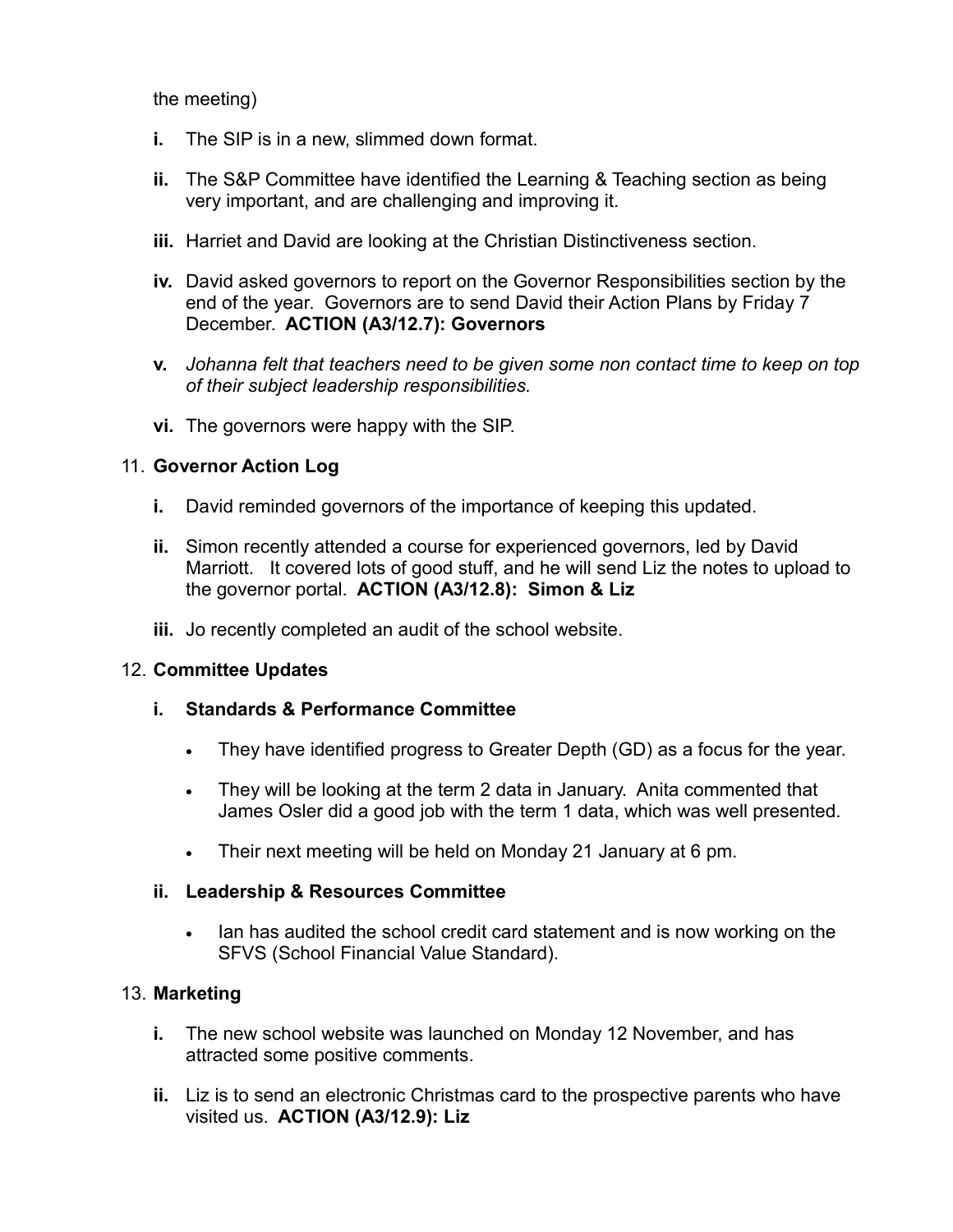## 14. **Safeguarding**

- **i.** Richard reminded governors that everyone must read the updated Keeping Children Safe in Education (KCSiE) regulations and email Liz to confirm that they have done so. **ACTION (A3/12.10): Governors**
- **ii.** Chris will finish her Safeguarding Governor tasks on Monday 10 December.

#### 15. **Policies**

**i.** The governors approved the Safeguarding Policy. This policy will now be adopted by the school.

#### 16. **Any Other Business**

**i.** It was agreed that FGB meetings will be held on Mondays at 7pm. L&R will meet on Thursdays. Liz is to produce a list of suggested meeting dates. **ACTION (A3/12.11): Liz**

## 17. **Date of Next FGB Meeting:** *Monday 11 February 2019 at 7pm in School*

The meeting closed at 8.33 pm